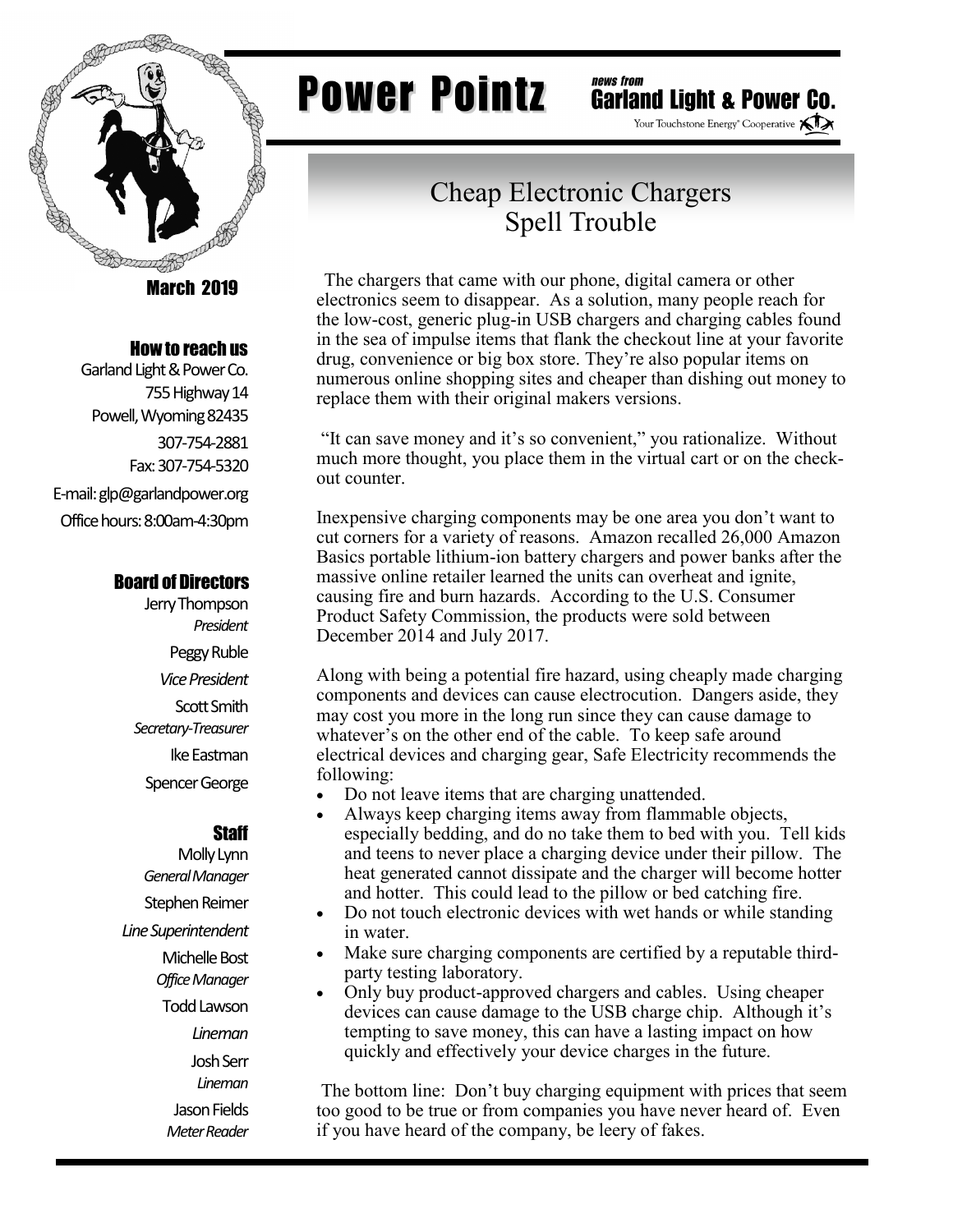Welcome to our March newsletter. As we begin looking forward to Spring and the new beginnings associated with this time of year, your cooperative staff is busy planning ahead for another successful year.

One of the changes taking place in 2019 is the company logo. We were actually using two different logos for our signage, apparel, letterhead, and business cards. Because company logos are important when it comes to business recognition in the community, we felt it was important to design one new logo that would be colorful and easily identified as Garland Light and Power Co.'s. The original sketch began with our own Director, Spencer George, and with Tri-State's assistance, developed into a modern logo that captures our state pride by using Wyoming colors and our home-based feeling by featuring Heart Mountain.

We hope you like this new look, but rest assured the company is the

same. Our appearance may have changed, but the same dedicated staff is still committed to providing you great customer service and reliable power.

Don't forget to Like us on Facebook and check out SmartHub on our website. It only takes a few minutes to sign up for this Free, Safe, and Secure service that enables you to view your usage, receive bills electronically, and pay bills by check, debit card, or credit card.

*No winter lasts forever; no spring skips its turn.* Hal Borland



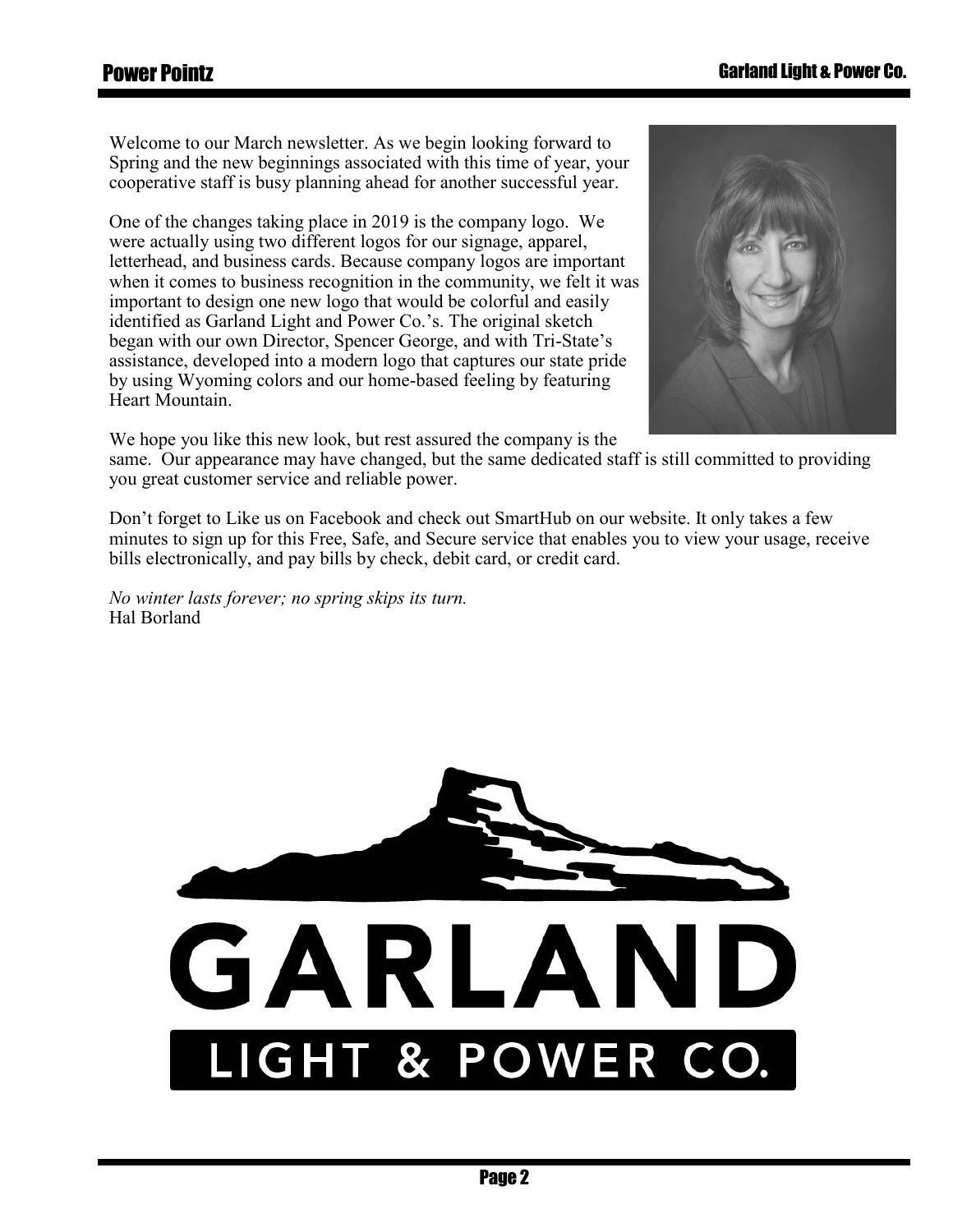## **Clean your keyboard the right way**

 If you ask the Internet how to clean your computer's keyboard, it just might tell you to put it in the dishwasher. Don't do that!

 It will come out sparkling clean, all right, but who knows how long it will last after that. Still you should thoroughly clean your keyboards every now and then. It turns out that they're dirtier than a toilet seat.

 A British researcher found all kinds of nasty stuff, like E. coli and staph, on the keyboards he tested for bacteria and microbes, more than he found when he tested a toilet seat from the same building, used by the same people. And it turns out that the best way to keep your keyboard clean is to wash your hands a lot.

- Unplug your keyboard.
- 2. Pick up the keyboard, turn it upside down and gently shake it. That will loosen crumbs, hair and other debris that might have fallen between the keys.
- 3. Invest in a can of compressed air, and spray it in between the keys.
- Using a Q-tip lightly dipped into rubbing alcohol, swab the surfaces you can reach between and around the keys. Don't moisten the Q-tip to the point of dripping; you don't want any liquid to seep into the circuitry beneath the keys.



- Use a cloth lightly coated with rubbing alcohol to clean the keys themselves and the rest of the keyboard.
- Slide a stiff business card between the keys, like you would swipe a key card in a motel room door. That will pick up hair and dust that might have settled into the crevices between the keys.
- If you spill something or drop crumbs onto your keyboard, clean it up right away. Like a stove, a keyboard is harder to clean when food or liquids sit for a while.

Do this once a month, and your keyboard will be a less likely breeding ground for germs.